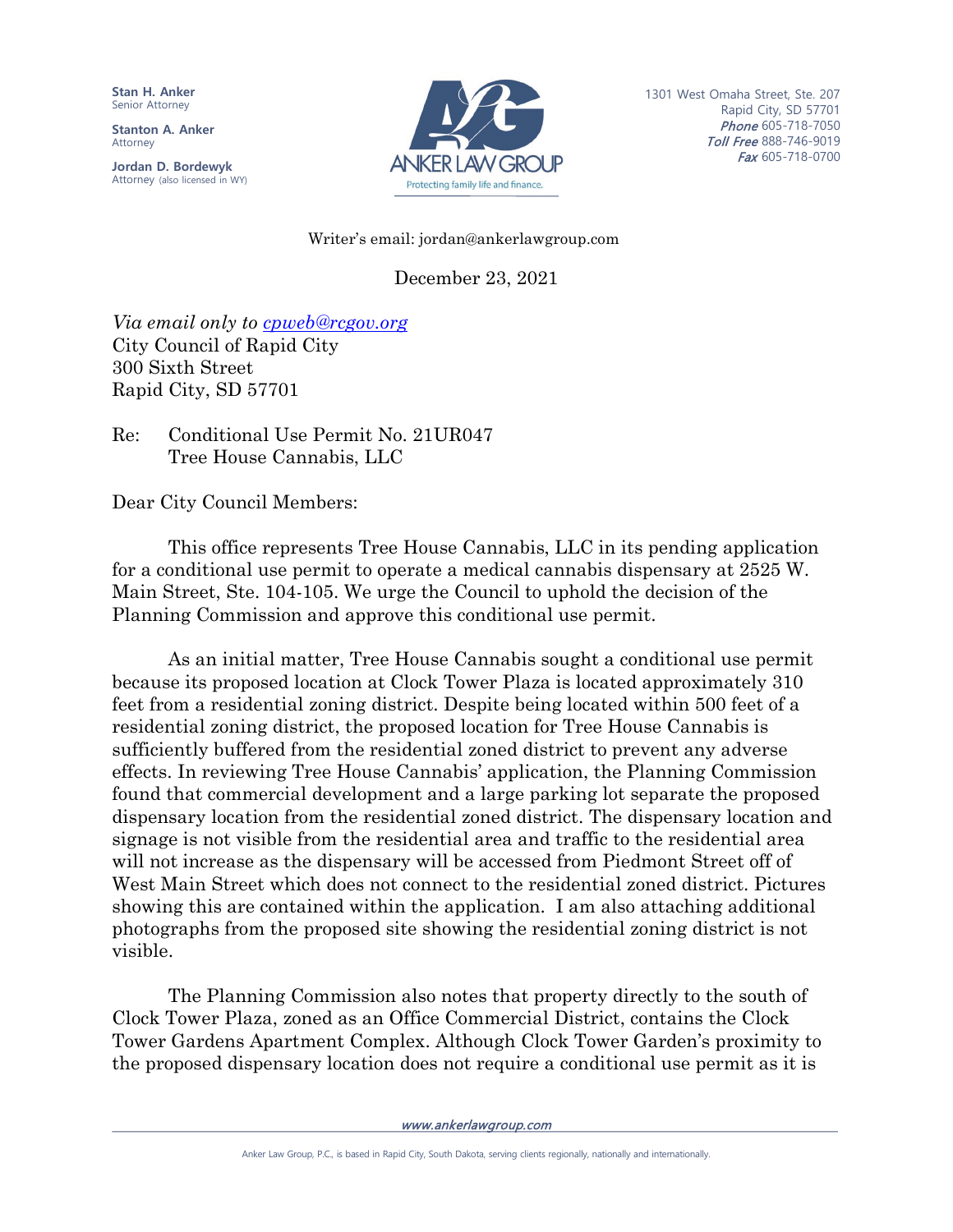not zoned as residential property, the Planning Commission did find that the entrance and signage of the proposed dispensary was not visible from the apartment complex.

To date, we are unaware of any appeals or objections to the Planning Commission's decision having been filed by the owners or residents of the residential zoned properties located within 500 feet of the proposed location or the Clock Tower Gardens apartment complex. Citizens whose proximity to this location require a conditional use permit have made no objection to Tree House Cannabis' request.

Tree House Cannabis has reviewed the appeal submitted by Black Hills Pediatric Dentistry, Rushmore Ambulatory Surgery Center, and Sheridan Lake Properties (hereinafter "Sheridan Lake Properties"). The proposed location of the dispensary and Tree House Cannabis' business plan adequately address the concerns raised in this appeal. The objections of the Sheridan Lake Properties are not a reasonable basis to deny Tree House Cannabis a conditional use permit.

The Sheridan Lake Properties raise concerns that the location of the dispensary creates a danger to its young patients. While Black Hills Pediatric Dentistry and Rushmore Ambulatory Surgery Center provide services to children, these businesses cannot be compared to childcare facilities, schools, playgrounds, churches, or public parks where children may be expected to present for extended periods of time for recreation. Rather, patients of these businesses will be present for a short period of time to receive their necessary treatment and will likely be accompanied by their parents or guardians. The presence of children at these businesses is transitory. They are not locations where children "congregate."

In any event, there is a sufficient buffer between the proposed location of the dispensary and the Sheridan Lake Properties to protect children that may be present. Attached hereto is a zoning map that was included in Tree House Cannabis' Application for Medical Cannabis Business License. On this copy of the map, the approximate location of the Sheridan Lake Properties is noted. The Sheridan Lake Properties sit south and west of the residential zoned properties the Planning Commission have already found to be adequately buffered from the dispensary location. Tree House Cannabis would be located on the east side of the Clock Tower Plaza. From this location, the entrance of the dispensary and its signage is not visible from the Sheridan Lake Properties. Clock Tower Gardens Apartment Complex sits between the two properties. Anyone attempting to travel past the Sheridan Lake Properties from Piedmont Street would have to navigate through the parking lots of the apartment complex and onto Sheridan Lake Road. It is not logical that anyone would take such a convoluted route when West Main Street offers much quicker ingress and egress from Piedmont Street. There is no through road connecting the two businesses. I am also attaching pictures from the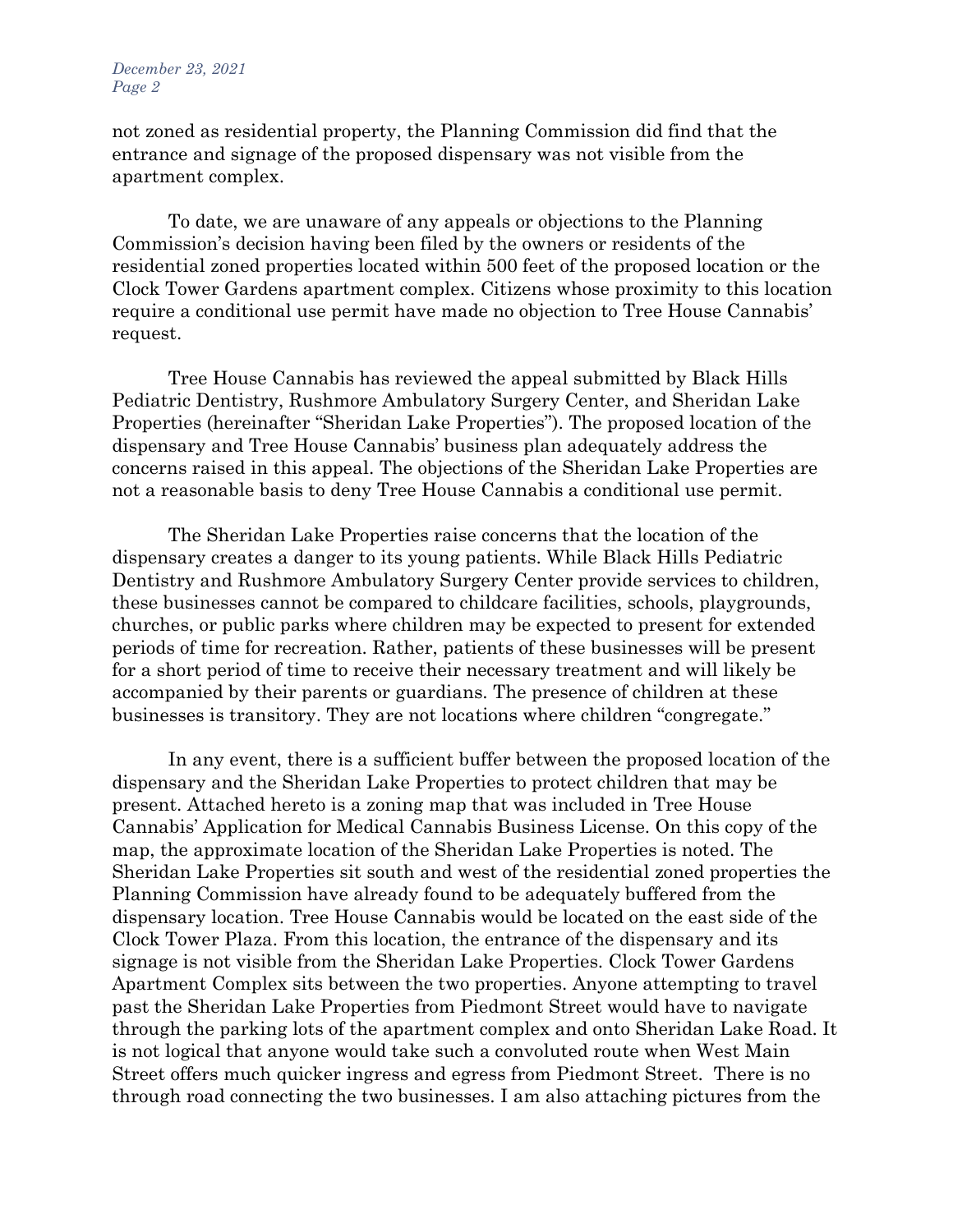## *December 23, 2021 Page 3*

proposed site towards the Sheridan Lake Properties showing the Sheridan Lake Properties are not visible.

The Sheridan Lake Properties allege that the proposed location of the dispensary would exponentially increase the potential of someone driving under the influence around its facilities. However, the Sheridan Lake Properties provides no evidence to substantiate this claim. Tree House Cannabis would not allow on-site consumption of its products and security would prevent customers from loitering in the parking area and using products prior to departing. It is notable that for many years the Clock Tower Plaza housed the Clock Tower Lounge, a bar that allowed for on-site consumption of alcohol. The presence of a bar is more likely to lead to intoxicated departing customers than a medical cannabis dispensary.

The second concern raised by the Sheridan Lake Properties is that the proposed dispensary will lead to an increase in crime. The Sheridan Lake Properties seem concerned with the possibility of approved medical cannabis buyers illegally reselling medicines outside of the establishment or of approved buyers being robbed as they leave the establishment. The city's Medical Cannabis Ordinance requires strong security measures to prevent such criminal activity. As laid out in its Application for a Medical Cannabis Business License, Tree House Cannabis will adhere to, and exceed, these requirements. This includes security cameras and security guards outside of the main entrance. These outside security guards will prevent loitering and deter robbery and illicit reselling of medicines.

The remaining appeals raised blanket objections to the granting of a conditional use permit for a medical cannabis facility but did not lay out specific objections to Tree House Cannabis' Application or proposed location. As noted above, the only reason Tree House Cannabis requires a conditional use permit is its proximity to a residential zoned district. However, there is adequate buffering from the residential zoned district such that a dispensary at this location will not adversely affect the residential zoned district. In all other respects, this is a suitable location not in close proximity to schools, parks, churches, daycares, or bike paths.

It should also be noted that Tree House Cannabis, LLC is not a large corporation or "conglomerate". It is a business owned by someone who was born and raised in Rapid City, and is already a business owner. This is a single application for a single location; it is not seeking multiple applications and locations. Mr. Willard is a cancer survivor and is not doing this for the money, but with the knowledge of what these types of treatments can do to help those with serious illness. He has pledged that a portion of the profits will be donated to community engagement initiatives, including the United Way of the Black Hills, Youth and Family Services, Black Hills Workshop, and the Pennington County search and Rescue Team.